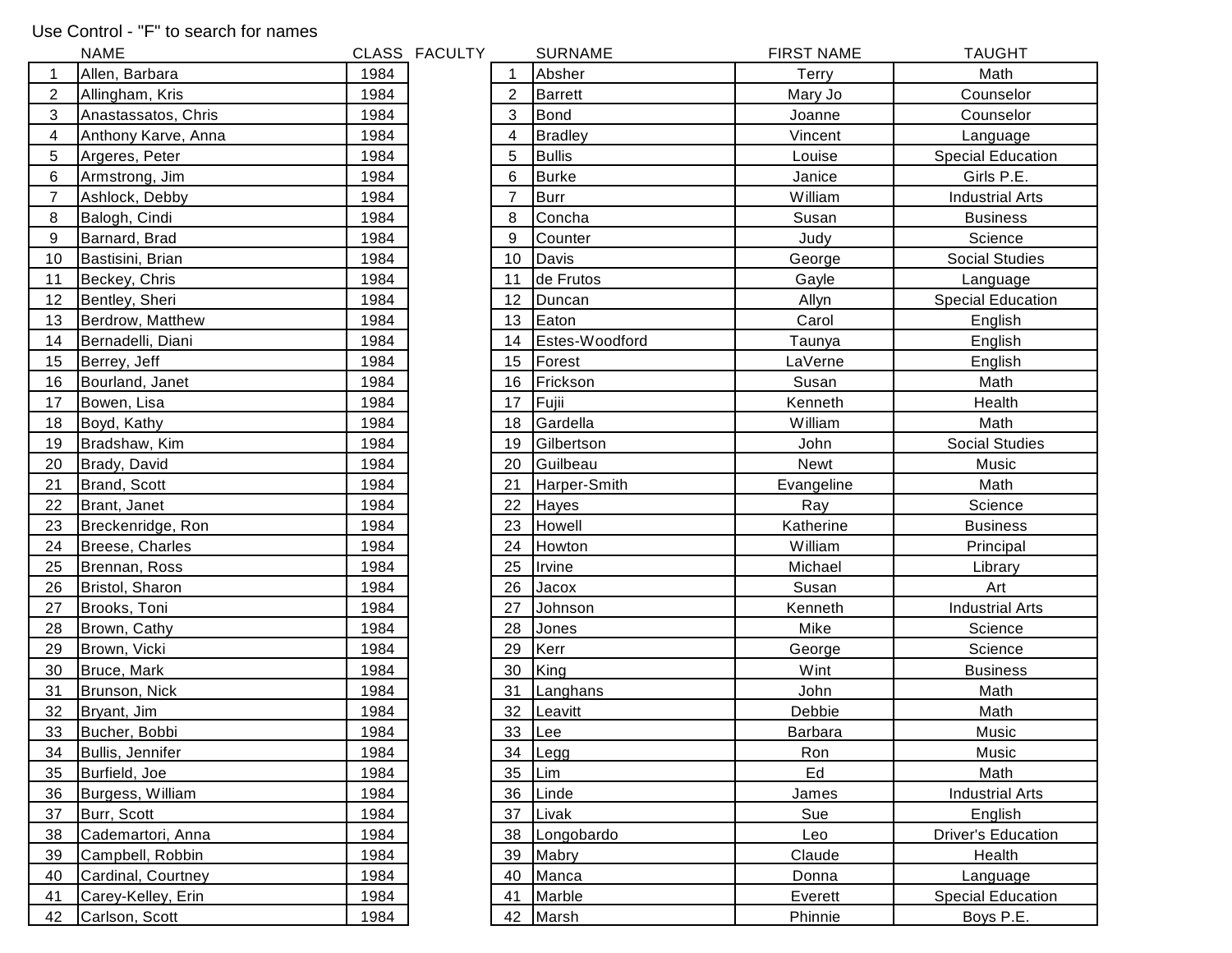| 43 | Carr, Ross             | 1984 |
|----|------------------------|------|
| 44 | Case, Hillary          | 1984 |
| 45 | Chick, Steve           | 1984 |
| 46 | Christiansen, Heather  | 1984 |
| 47 | Clark, James           | 1984 |
| 48 | Colombo, Laura         | 1984 |
| 49 | Condron, Kristi        | 1984 |
| 50 | Conseur, Marianne      | 1984 |
| 51 | Cook, Cheri (Charlene) | 1984 |
| 52 | Corty, Leslie          | 1984 |
| 53 | Costa, Gia             | 1984 |
| 54 | Coustineau, Edward     | 1984 |
| 55 | Cowan, Lori            | 1984 |
| 56 | Crouch, Sherrie        | 1984 |
| 57 | Cude, John             | 1984 |
| 58 | Cupp, Julie            | 1984 |
| 59 | Damron, Cindi          | 1984 |
| 60 | Day, Andy              | 1984 |
| 61 | Dempsey, Lisa          | 1984 |
| 62 | Desiderio, John        | 1984 |
| 63 | Dilly, Beth            | 1984 |
| 64 | Dobrowski, Theresa     | 1984 |
| 65 | Drain, Jujuan          | 1984 |
| 66 | Dunn, Michael          | 1984 |
| 67 | Edwards, Deborah       | 1984 |
| 68 | Eklof, Erik            | 1984 |
| 69 | Emerson, Jerliyn       | 1984 |
| 70 | Ensiminger, Tiffany    | 1984 |
| 71 | Erickson, Jon          | 1984 |
| 72 | Erickson, Shawn        | 1984 |
| 73 | Ferguson, Ellis        | 1984 |
| 74 | Filipini, Brian        | 1984 |
| 75 | Firth, Andy            | 1984 |
| 76 | Fleiner, Mark          | 1984 |
| 77 | Fletcher, Gayle        | 1984 |
| 78 | Foley, Robert          | 1984 |
| 79 | Folsom Robison, Kathy  | 1984 |
| 80 | Foote, Kelly           | 1984 |
| 81 | Fraze, Laura           | 1984 |
| 82 | Frieson, Leslie        | 1984 |
| 83 | Frost, Scott           | 1984 |
| 84 | Fujii, Chet            | 1984 |
| 85 | Gales, Catherine       | 1984 |
| 86 | Garaventa, Bonnie      | 1984 |

| Carr, Ross             | 1984                                                                                                                                                                                  | 43 |                        | John                                                                                                                                                                                                                                                                            | Science                  |
|------------------------|---------------------------------------------------------------------------------------------------------------------------------------------------------------------------------------|----|------------------------|---------------------------------------------------------------------------------------------------------------------------------------------------------------------------------------------------------------------------------------------------------------------------------|--------------------------|
| Case, Hillary          | 1984                                                                                                                                                                                  | 44 | <b>Martin-Martinez</b> | Olivia                                                                                                                                                                                                                                                                          | English                  |
| Chick, Steve           | 1984                                                                                                                                                                                  | 45 |                        | John                                                                                                                                                                                                                                                                            | Vice Principal           |
| Christiansen, Heather  | 1984                                                                                                                                                                                  | 46 |                        | Margie                                                                                                                                                                                                                                                                          | <b>Business</b>          |
| Clark, James           | 1984                                                                                                                                                                                  | 47 |                        | Frederick                                                                                                                                                                                                                                                                       | <b>Social Studies</b>    |
| Colombo, Laura         | 1984                                                                                                                                                                                  | 48 | Miller                 | Sgt. Billy                                                                                                                                                                                                                                                                      | Military                 |
| Condron, Kristi        | 1984                                                                                                                                                                                  | 49 |                        | Lynda                                                                                                                                                                                                                                                                           | Library                  |
| Conseur, Marianne      | 1984                                                                                                                                                                                  | 50 | Mortara                | Gene                                                                                                                                                                                                                                                                            | Science                  |
| Cook, Cheri (Charlene) | 1984                                                                                                                                                                                  | 51 |                        | Donna                                                                                                                                                                                                                                                                           | <b>Business</b>          |
| Corty, Leslie          | 1984                                                                                                                                                                                  | 52 |                        | Margaret                                                                                                                                                                                                                                                                        | English                  |
| Costa, Gia             | 1984                                                                                                                                                                                  | 53 | Neal                   | Jack{John}                                                                                                                                                                                                                                                                      | <b>Social Studies</b>    |
| Coustineau, Edward     | 1984                                                                                                                                                                                  | 54 | Nicholas               | Janice                                                                                                                                                                                                                                                                          | Vice Principal           |
| Cowan, Lori            | 1984                                                                                                                                                                                  | 55 | O'Brien                | Joann                                                                                                                                                                                                                                                                           | Nurse                    |
| Crouch, Sherrie        | 1984                                                                                                                                                                                  | 56 | Ochs                   | George                                                                                                                                                                                                                                                                          | Science                  |
| Cude, John             | 1984                                                                                                                                                                                  | 57 | Pagni                  | Ron                                                                                                                                                                                                                                                                             | Vice Principal           |
| Cupp, Julie            | 1984                                                                                                                                                                                  | 58 | Retterer               | Cathy                                                                                                                                                                                                                                                                           | <b>Social Studies</b>    |
| Damron, Cindi          | 1984                                                                                                                                                                                  | 59 |                        | Sgt. Robert                                                                                                                                                                                                                                                                     | <b>Military</b>          |
| Day, Andy              | 1984                                                                                                                                                                                  | 60 |                        | Clyde                                                                                                                                                                                                                                                                           | Military                 |
| Dempsey, Lisa          | 1984                                                                                                                                                                                  | 61 |                        | Doris                                                                                                                                                                                                                                                                           | Home Economics           |
| Desiderio, John        | 1984                                                                                                                                                                                  | 62 |                        | Margarita                                                                                                                                                                                                                                                                       | Language                 |
| Dilly, Beth            | 1984                                                                                                                                                                                  | 63 | Ryan                   | Tom                                                                                                                                                                                                                                                                             | Art                      |
| Dobrowski, Theresa     | 1984                                                                                                                                                                                  | 64 | Salter                 | Rondie                                                                                                                                                                                                                                                                          | <b>Special Education</b> |
| Drain, Jujuan          | 1984                                                                                                                                                                                  | 65 | Scattini               | Gene                                                                                                                                                                                                                                                                            | Boys P.E.                |
|                        | 1984                                                                                                                                                                                  | 66 |                        | Sharon                                                                                                                                                                                                                                                                          | English                  |
| Edwards, Deborah       | 1984                                                                                                                                                                                  | 67 |                        | Carol                                                                                                                                                                                                                                                                           | Girls P.E.               |
| Eklof, Erik            | 1984                                                                                                                                                                                  | 68 | Streng                 | George                                                                                                                                                                                                                                                                          | <b>Social Studies</b>    |
|                        | 1984                                                                                                                                                                                  | 69 |                        | Charlene                                                                                                                                                                                                                                                                        | English                  |
|                        | 1984                                                                                                                                                                                  | 70 |                        | Gary                                                                                                                                                                                                                                                                            | Social Studies           |
|                        | 1984                                                                                                                                                                                  | 71 |                        | Mary                                                                                                                                                                                                                                                                            | English                  |
|                        | 1984                                                                                                                                                                                  | 72 |                        | Carol                                                                                                                                                                                                                                                                           | English                  |
|                        | 1984                                                                                                                                                                                  | 73 | Turney                 | Stephen                                                                                                                                                                                                                                                                         | Counselor                |
|                        | 1984                                                                                                                                                                                  | 74 | Walker                 | Harry                                                                                                                                                                                                                                                                           | English                  |
|                        | 1984                                                                                                                                                                                  | 75 | Weldon                 | Connie                                                                                                                                                                                                                                                                          | Home Economics           |
|                        | 1984                                                                                                                                                                                  | 76 |                        | Florence                                                                                                                                                                                                                                                                        | Counselor                |
|                        | 1984                                                                                                                                                                                  | 77 |                        | Christine                                                                                                                                                                                                                                                                       | Language                 |
| Foley, Robert          | 1984                                                                                                                                                                                  | 78 | Woodward               | George                                                                                                                                                                                                                                                                          | Math                     |
| Folsom Robison, Kathy  | 1984                                                                                                                                                                                  | 79 |                        | William                                                                                                                                                                                                                                                                         | Science                  |
| Foote, Kelly           | 1984                                                                                                                                                                                  | 80 |                        | Leslie                                                                                                                                                                                                                                                                          | English                  |
| Fraze, Laura           | 1984                                                                                                                                                                                  | 81 |                        | Mary                                                                                                                                                                                                                                                                            | <b>Social Studies</b>    |
| Frieson, Leslie        | 1984                                                                                                                                                                                  |    |                        | Lewis                                                                                                                                                                                                                                                                           | <b>Business</b>          |
|                        | Dunn, Michael<br>Emerson, Jerliyn<br>Ensiminger, Tiffany<br>Erickson, Jon<br>Erickson, Shawn<br>Ferguson, Ellis<br>Filipini, Brian<br>Firth, Andy<br>Fleiner, Mark<br>Fletcher, Gayle |    |                        | Martin<br>Mayeroff<br><b>Meyers</b><br><b>Miller</b><br><b>Morris</b><br>Morton<br>Muth<br>Ridderbusch<br>Robards<br>Ruiz<br>Ryan<br>See<br>Stevenson<br>Sullivan<br>Sullivan<br>Sullivan<br>Tripp<br>Werry<br>Wiseman<br>Worthen<br><b>Wright</b><br><b>Wycoff</b><br>82 Zucco |                          |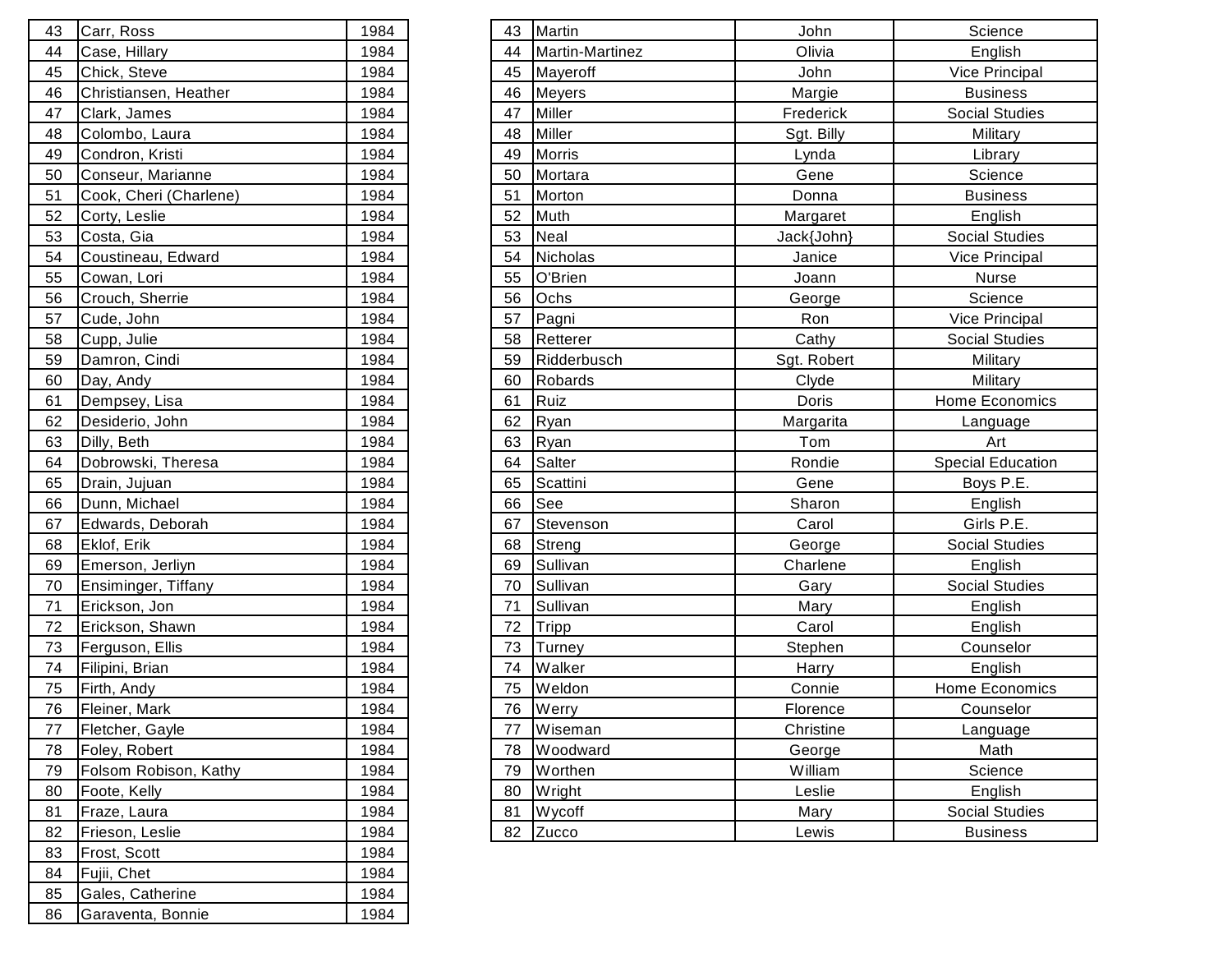| 87          | Gardner, Rick         | 1984 |
|-------------|-----------------------|------|
| 88          | Gaston, Richard       | 1984 |
| 89          | Gearhart, Rachel      | 1984 |
| 90          | Gerlits, Janet        | 1984 |
| 91          | Gerz, Kim             | 1984 |
| 92          | Gilbert, Mary         | 1984 |
| 93          | Glenn, Patrick        | 1984 |
| 94          | Gordon, Jeff          | 1984 |
| 95          | Green, Marc           | 1984 |
| 96          | Greenlees, Jane       | 1984 |
| 97          | Guetersloh, Catherine | 1984 |
| 98          | Gustafson, Kimberly   | 1984 |
| 99          | Guzelis, Gary         | 1984 |
| 100         | Haase, Sharon         | 1984 |
| 101         | Hackstaff, Diane      | 1984 |
| 102         | Hampton, Miles        | 1984 |
| 103         | Hancock, John         | 1984 |
| 104         | Hansen, Lori          | 1984 |
| 105         | Harper, James         | 1984 |
| 106         | Hart, Bret            | 1984 |
| 107         | Heaney, Heidi         | 1984 |
| 108         | Heidig, Sheri         | 1984 |
| 109         | Helman, Lisa          | 1984 |
| 110         | Hewitt, Blake         | 1984 |
| 111         | Hildahl, Jill         | 1984 |
| 112         | Hildahl, Mark         | 1984 |
| 113         | Hoover, Rick          | 1984 |
| 114         | Hornberger, Bill      | 1984 |
| 115         | Hsu, Grace            | 1984 |
| 116         | Hughes, Rick          | 1984 |
| 117         | Hunsberger, Deron     | 1984 |
| 118         | Hutton, Tracy         | 1984 |
| 119         | Idso, Lisa            | 1984 |
| 120         | Jamieson, Jeff        | 1984 |
| 121         | Jenkins, Jamie        | 1984 |
| 122         | Jensen, Debbie        | 1984 |
| <u> 123</u> | Johnson, Brett        | 1984 |
| <u>124</u>  | Johnson, Eric         | 1984 |
| 125         | Jones, Kevin D.       | 1984 |
| 126         | Jorgensen, Jill       | 1984 |
| 127         | Judd, Alice           | 1984 |
| <u>128</u>  | June, Jaye            | 1984 |
| <u>129</u>  | Kanwetz, Brett        | 1984 |
| 130         | Karmarei, Shaparak    | 1984 |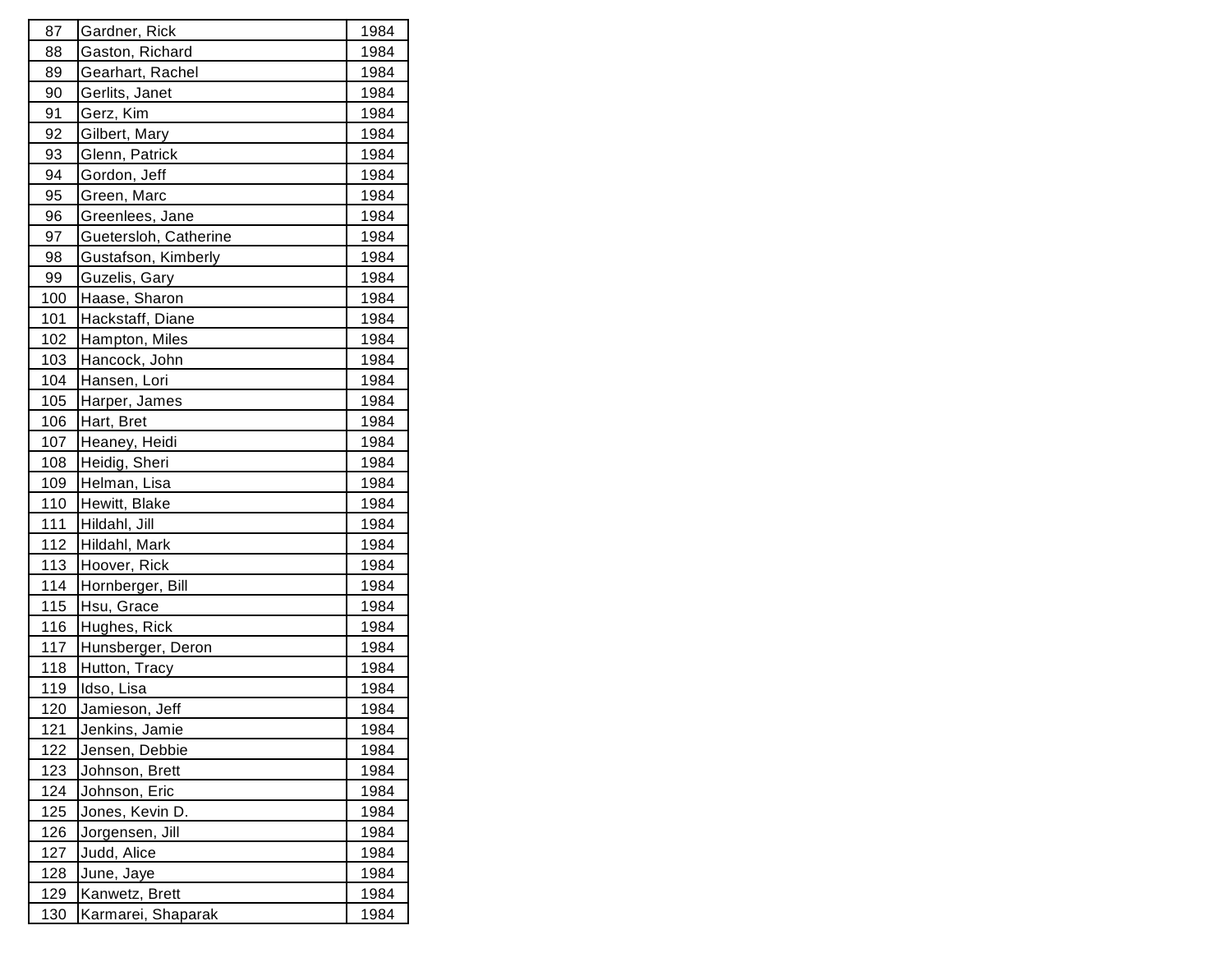| 131         | Keaveney, Greg          | 1984 |
|-------------|-------------------------|------|
| 132         | Keller, Ronda           | 1984 |
| 133         | Kim, Yongmi             | 1984 |
| 134         | Kimpton, Larry          | 1984 |
| 135         | Kimzey, Kyle            | 1984 |
| 136         | King, Jeffrey           | 1984 |
| 137         | Koh, Andrew             | 1984 |
| 138         | Krater, Julie           | 1984 |
| 139         | Kurzrock, Gwen          | 1984 |
| 140         | LaPrairie, Ann          | 1984 |
| 141         | Larsen, Shawna          | 1984 |
| <u> 142</u> | LaRue, Lorrie           | 1984 |
| 143         | Lemonds, Judy           | 1984 |
| 144         | LeRude, Chris           | 1984 |
| 145         | Linscott, Brenda        | 1984 |
| 146         | Loper, Kara             | 1984 |
| 147         | Losure, Scott           | 1984 |
| 148         | Loudon, Ross            | 1984 |
| 149         | Lukas, Ed               | 1984 |
| 150         | MacDonald, Andrew       | 1984 |
| 151         | Madonna, Gigi           | 1984 |
| 152         | Magee, Catherine        | 1984 |
| 153         | Maiss, Lance            | 1984 |
| 154         | Maloy, Laura            | 1984 |
| 155         | Mansfield, Thea         | 1984 |
| 156         | Marcuerquiaga, Kimberly | 1984 |
| 157         | Marsh, Jason            | 1984 |
| 158         | McCain, Michelle        | 1984 |
| 159         | McCarthy, Darrin        | 1984 |
| 160         | McGarry, Betsy          | 1984 |
| 161         | McGovern, Cathy         | 1984 |
| 162         | McKenney, Maureen       | 1984 |
| 163         | McNiol, Shawn           | 1984 |
| 164         | McNulty, Rob            | 1984 |
| 165         | Mead, Greg              | 1984 |
| 166         | Megquier, Jennifer      | 1984 |
| 167         | Menicucci, Pete         | 1984 |
| 168         | Merchant, John          | 1984 |
| 169         | Miarecki, Carolyn       | 1984 |
| 170         | Michel, John            | 1984 |
| 171         | Millard, Kim            | 1984 |
| 172         | Miller, Brad            | 1984 |
| 173         | Mimno, Derek            | 1984 |
| 174         | Mitchell, Donna         | 1984 |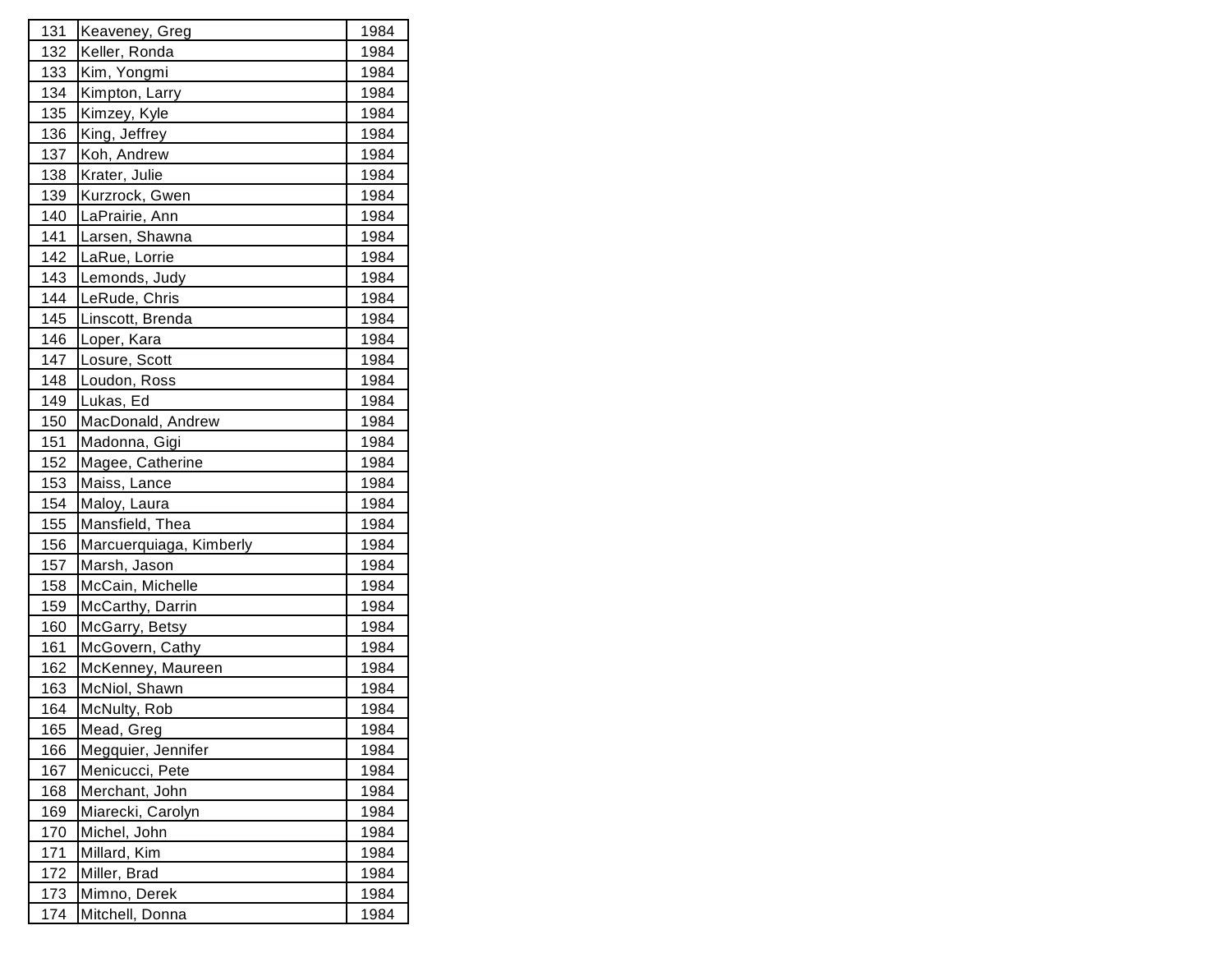| 175         | Montoya, Karin          | 1984 |
|-------------|-------------------------|------|
| 176         | Moore, Fritz            | 1984 |
| 177         | Moore, Mellisa          | 1984 |
| 178         | Moore, Rodger           | 1984 |
| 179         | Moore, Wendy            | 1984 |
| 180         | Mousset-Jones, Stefanie | 1984 |
| 181         | Mueller, James          | 1984 |
| 182         | Nelson, Kirk            | 1984 |
| 183         | Nenzel, Chris           | 1984 |
| 184         | Newman, David           | 1984 |
| 185         | Nickels, Robert         | 1984 |
| 186         | Nicks, Noelle           | 1984 |
| 187         | Nyberg, Dan             | 1984 |
| 188         | O'Brien, Bruce          | 1984 |
| 189         | Oexle, Heidi            | 1984 |
| 190         | O'Flaherty, Robert      | 1984 |
| 191         | Orlich, Dana            | 1984 |
| <u>192</u>  | Ostlund, Scott          | 1984 |
| 193         | Otte, Keith             | 1984 |
| 194         | Owens, Mary Kay         | 1984 |
| 195         | Paradis, Mark           | 1984 |
| 196         | Parker, Jim             | 1984 |
| 197         | Parkyn, Tim             | 1984 |
| 198         | Parraguirre, Jim        | 1984 |
| 199         | Pastor, Jim             | 1984 |
| 200         | Patton, Sean            | 1984 |
| 201         | Peek, Greg              | 1984 |
| 202         | Peres, Maria            | 1984 |
| 203         | Pereyra, Rocel          | 1984 |
| 204         | Perry, Julie            | 1984 |
| 205         | Piretto, Lisa           | 1984 |
| 206         | Pitts, Tom              | 1984 |
| 207         | Plater, Polly           | 1984 |
| 208         | Porter, Jacqueline      | 1984 |
| 209         | Pruitt, Erin            | 1984 |
| 210         | Pugh, Laura             | 1984 |
| <u> 211</u> | Raferty, Susie          | 1984 |
| <u>212</u>  | Rance, Teena            | 1984 |
| 213         | Rasmussen, Cheryl       | 1984 |
| 214         | Reitzel, Karen          | 1984 |
| 215         | Reynolds, Erin          | 1984 |
| <u>216</u>  | Rhodes. Tammy           | 1984 |
| <u>217</u>  | Rice, Cliff             | 1984 |
| 218         | Rice, Dee               | 1984 |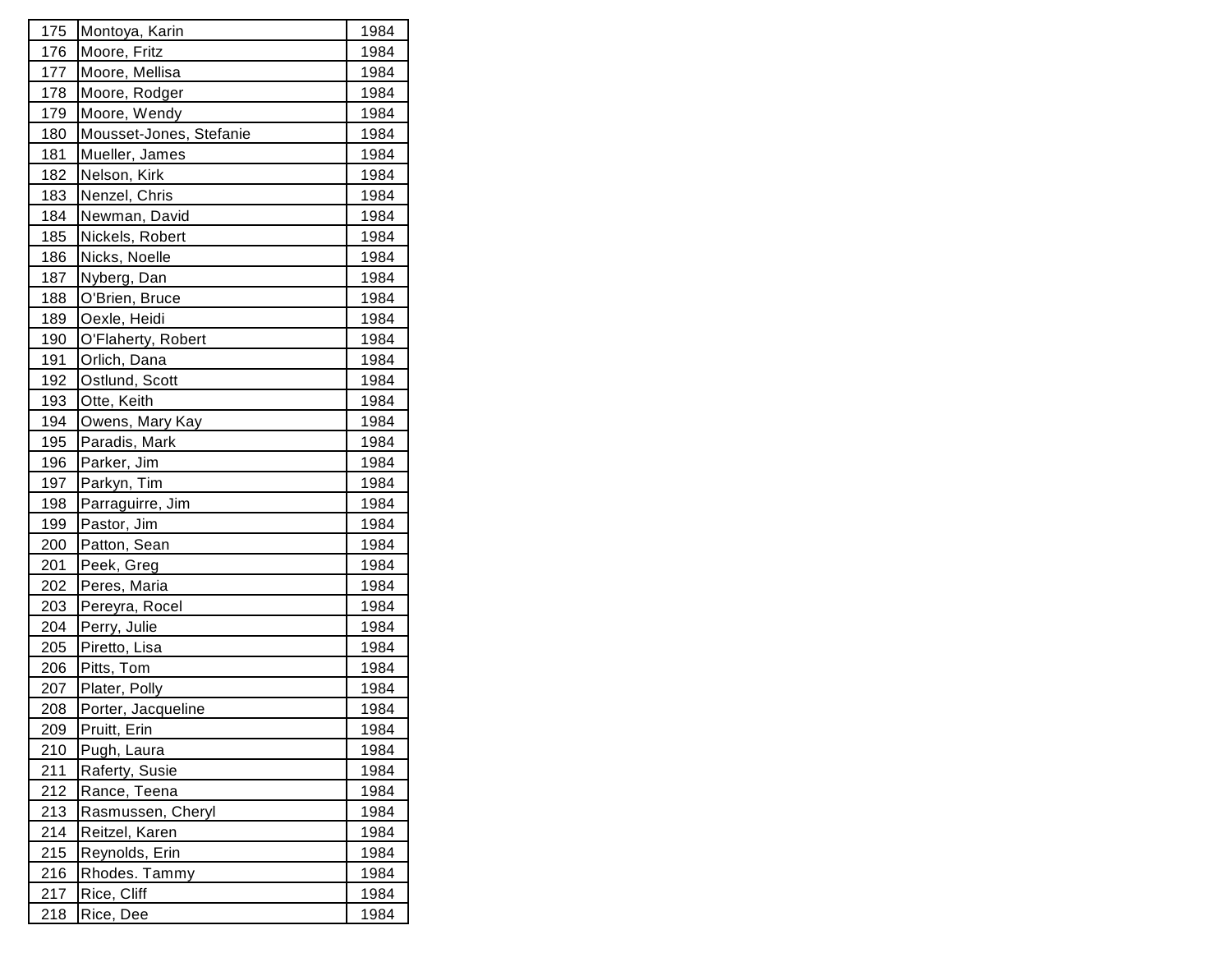| 219        | Richard, "Moe" Mervyn Dean | 1984        |
|------------|----------------------------|-------------|
| 220        | Richardson, Ron            | 1984        |
| 221        | Riggleman, Mark            | 1984        |
| 222        | Riley, Sean                | 1984        |
| 223        | Risley, C.J.               | 1984        |
| 224        | Rissone, Todd              | 1984        |
| 225        | Rittenhouse, Duke          | 1984        |
| 226        | Robb, Mandy                | 1984        |
| 227        | Robertson, Lora            | 1984        |
| <u>228</u> | Robideau, Monique          | 1984        |
| 229        | Robinette, Cindy           | 1984        |
| 230        | Robison, Tim               | 1984        |
| 231        | Roenspie, Jeff             | 1984        |
| 232        | Ronchetti, Mark            | 1984        |
| 233        | Ross, Gordon               | 1984        |
| 234        | Ross, Joe                  | 1984        |
| 235        | Ross, Susan                | 1984        |
| 236        | Rowe, Susan                | 1984        |
| 237        | Rusk, Rob                  | 1984        |
| 238        | Santera, Jim               | 1984        |
| 239        | Santora, Deborah           | 1984        |
| 240        | Santoro, John              | 1984        |
| 241        | Schmidt, Garrett           | 1984        |
| 242        | Schopen, Laura             | 1984        |
| 243        | Scott, Leslie              | 1984        |
| 244        | Serapiglia, Angela         | 1984        |
| 245        | Sharp, Stephanie           | 1984        |
| 246        | Shattuck, Susan            | 1984        |
| 247        | Shin, Juyoung              | 1984        |
| 248        | Siaggas, Lisa              | 1984        |
| 249        | Skulason, David            | 1984        |
| 250        | Sloan, Rick                | 1984        |
| 251        | Sloane, Donna              | 1984        |
| 252        | Smith, Connie              | 1984        |
| <u>253</u> | Smith, Kenin               | <u>1984</u> |
| 254        | Smith, Michelle            | 1984        |
| 255        | Soo-Hoo, Hilton            | 1984        |
| <u>256</u> | Spears, Tracy              | 1984        |
| 257        | Spencer, Zach              | 1984        |
| 258        | Spring, Tom                | 1984        |
| 259        | Squailia, Anna Marie       | 1984        |
| <u>260</u> | Squire, Lisa               | 1984        |
| <u>261</u> | Stamey, Susanne            | 1984        |
| 262        | Stanley, Carl              | 1984        |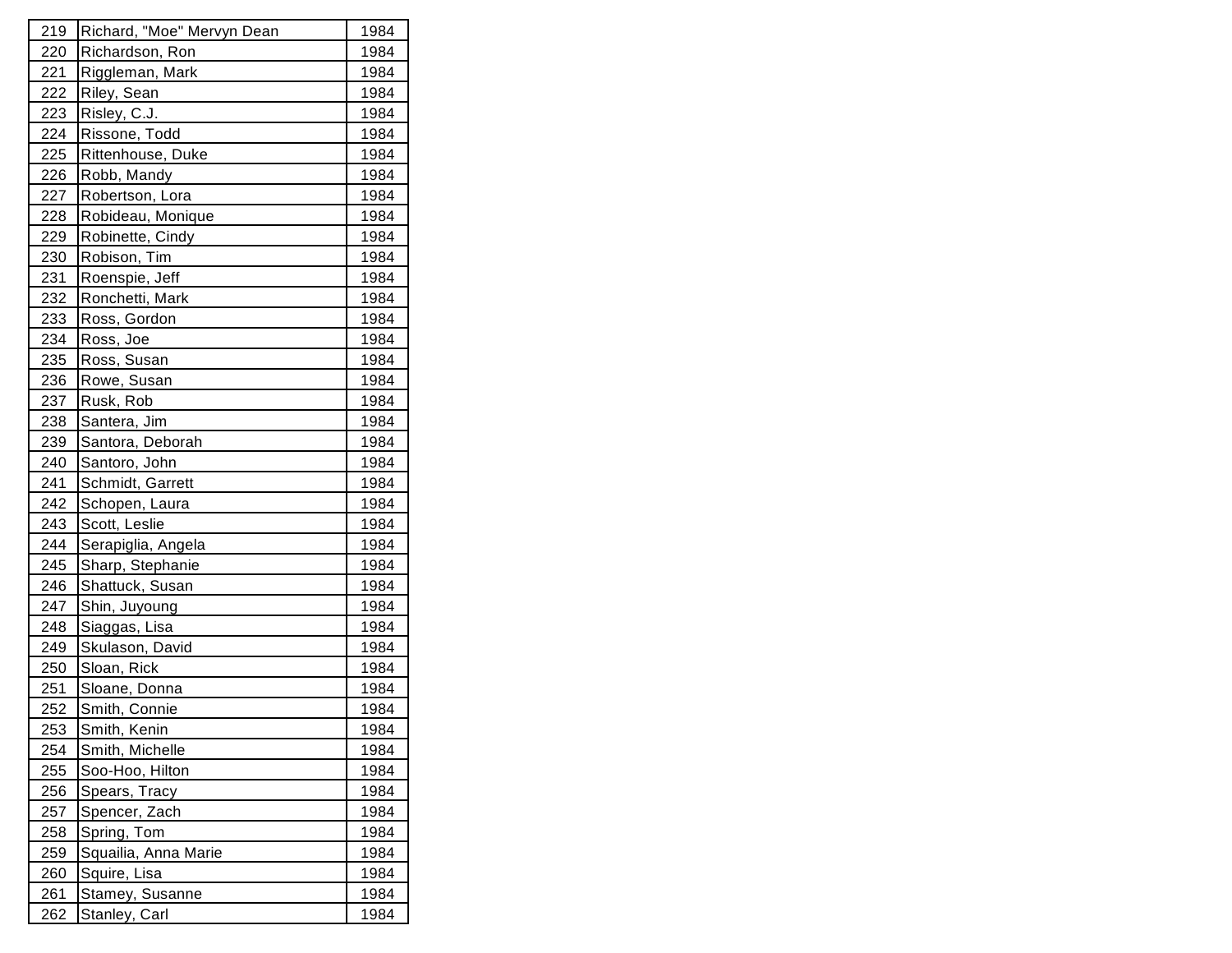| 263        | Steinhilber, Jill     | 1984 |
|------------|-----------------------|------|
| 264        | Sullivan, Liz         | 1984 |
| 265        | Sullivan, Mike        | 1984 |
| 266        | Supera, Lenny         | 1984 |
| 267        | Swanson, Kerri        | 1984 |
| 268        | Swinney, Kathleen     | 1984 |
| 269        | Tacchino, Paula       | 1984 |
| 270        | Taylor, Melissa       | 1984 |
| 271        | Temple, Eric          | 1984 |
| 272        | Terrell, Joy          | 1984 |
| 273        | Thomas, Andrew        | 1984 |
| <u>274</u> | Thompson, Heidi       | 1984 |
| 275        | Thompson, Todd        | 1984 |
| 276        | Thomson, Dani         | 1984 |
| 277        | Tolliver, Andrian     | 1984 |
| 278        | Toogood, Christy      | 1984 |
| 279        | Topoian, Denise       | 1984 |
| 280        | Touhy, Michael        | 1984 |
| 281        | Towle, James          | 1984 |
| 282        | Trakas, Theresa       | 1984 |
| 283        | Traut, Carolyn        | 1984 |
| 284        | Trautman, Leslie      | 1984 |
| 285        | Tripp, Brandi         | 1984 |
| 286        | Tripp, Tracy          | 1984 |
| 287        | Tripp, Victoria       | 1984 |
| 288        | Tun, Ruby             | 1984 |
| 289        | Turney, Michael       | 1984 |
| 290        | Turville, Matt        | 1984 |
| 291        | Vegas, Patty          | 1984 |
| 292        | Wade, Gordon          | 1984 |
| 293        | Waite, Julene         | 1984 |
| 294        | Wallace, Dan          | 1984 |
| 295        | Walther, Jim          | 1984 |
| 296        | Warren, Eucke         | 1984 |
| 297        | Warren, Nancy         | 1984 |
| 298        | Wells, Lisa           | 1984 |
| <u>299</u> | Whalen, Kati          | 1984 |
| 300        | White, Donnie         | 1984 |
| 301        | Wiel, Colin           | 1984 |
| 302        | Williams, Chris       | 1984 |
| 303        | Willis, Jennifer L.   | 1984 |
| 304        | Wilson, Thomas R. III | 1984 |
| 305        | Winkelman, Paul       | 1984 |
| 306        | Zimmerman, Lycia      | 1984 |